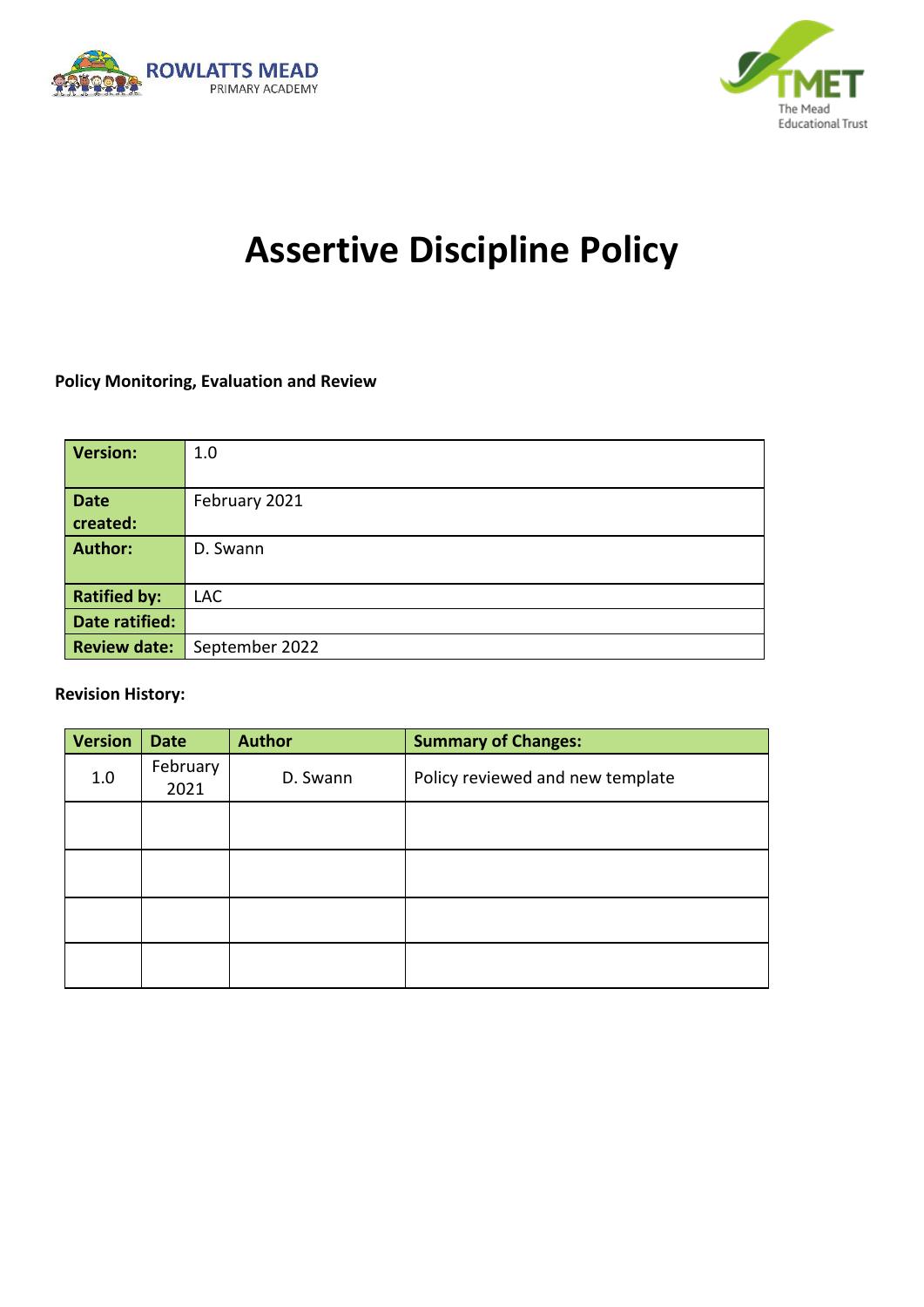#### **This policy should be read in conjunction with the academies Anti-bullying Policy, Safeguarding Policy, SEN Policy and Equality Policy.**

#### **Aims of the policy**

To create a positive environment.

To encourage a calm, purposeful and happy atmosphere within the school.

To maintain an atmosphere free from prejudice and bullying\*\*

To promote good behaviour, respect, courtesy and caring.

To encourage increasing independence and self-discipline so that each child learns to accept responsibility for his/her own behaviour.

To apply agreed rules for behaviour in school and on the playground.

To have a consistent approach to behaviour throughout the school.

To set out the sanctions for unacceptable behaviour.

\*\* *Definition - Bullying is a conscious, aggressive and repeated intention to hurt, threaten, frighten or intimidate someone else by an individual or a group, causing pain or distress.'*

#### **Pupil's Responsibilities are:**

- To work to the best of their abilities, and allow others to do the same.
- To treat others with respect.
- To listen to the school staff.
- To take care of property and the environment in and out of school.
- To co-operate with other pupil and adults.

#### **Staff Responsibilities are**:

- To treat all pupil fairly and with respect.
- To raise pupil's self-esteem and develop their full potential.
- To create a safe and pleasant environment, physically and emotionally.
- To provide a challenging, interesting and relevant curriculum.
- To use rules and sanctions clearly and consistently.
- To be a good role model.
- To recognise each child as an individual and be aware their needs.

#### **Encouraging outstanding behaviour for learning**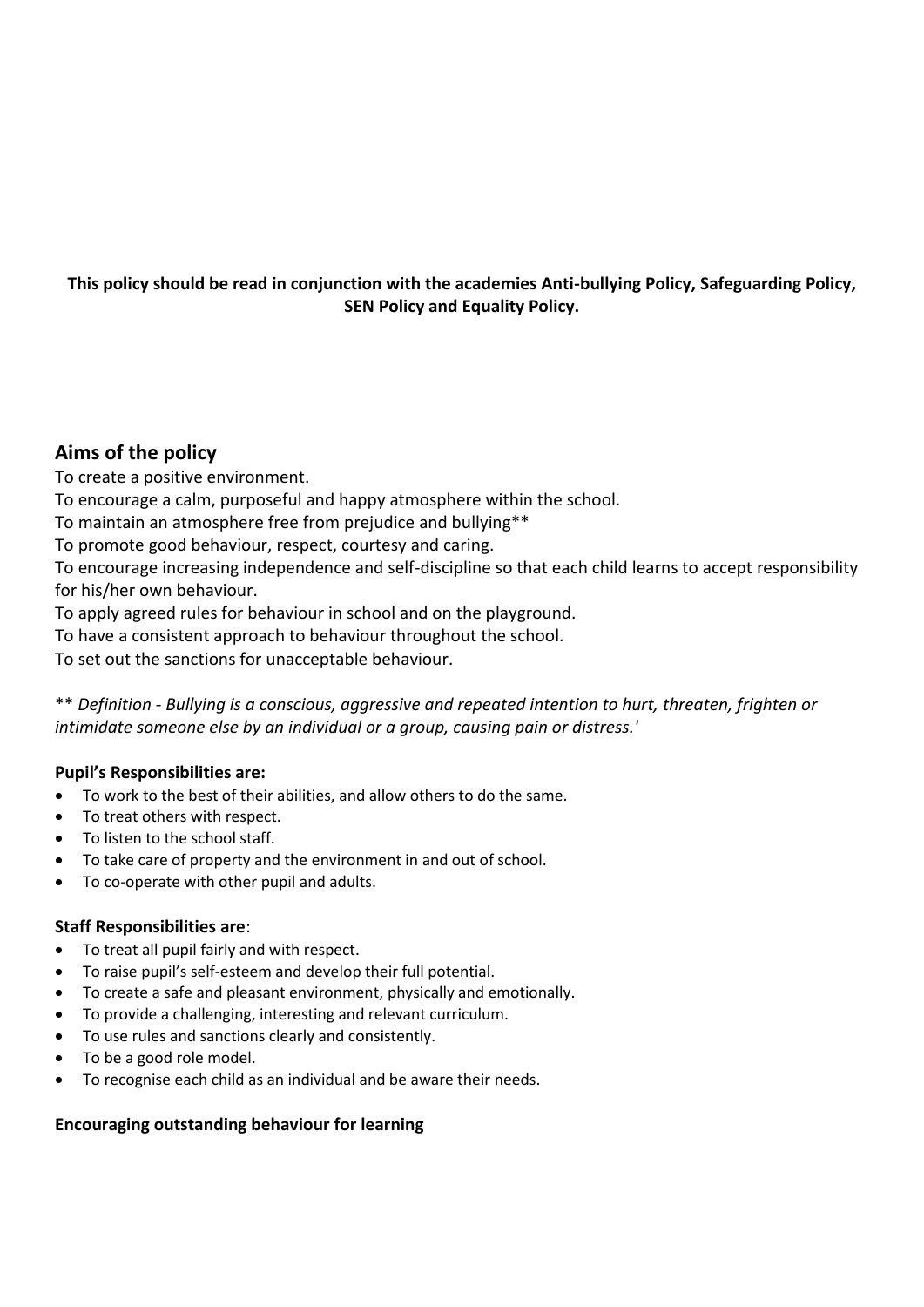Our school and Trust values support positive promotion of outstanding behaviour and link closely with the procedures enforced by this policy to maintain the high standards and ethos of the school. The policy is based on the schools vision of *'Together we succeed through challenge and enjoyment' and the school values -*

School Values: Do be kind and gentle/caring, Do listen,

#### Trust Values

The Trust Values are the 7Cs – Challenge, Creativity, Culture, Collaboration, Community, Character and Courage.

These values will be promoted, encouraged and consistently applied and enforced by all staff through modelling expected behaviour and throughout the curriculum. We aim to provide a happy atmosphere in which staff and parents work together for the welfare of the pupil. To maintain a calm atmosphere the school has been sectioned into zones. Red zone = silence, amber zone = whisper voices, green zone = indoor voices. Red zones include all corridors and the hall during lunchtime. Teachers use their discretion in classrooms and take into account the type of teaching and learning happening.

We encourage pupil to be polite, respectful, well-mannered, helpful to each other and to become good citizens. No one has the right to prevent another child from learning or a teacher from teaching. Rowlatts Mead is a place where pupil should feel safe to learn without disruption or the fear of bullying. Teachers have the right to confiscate property, which will be returned at the end of the day, if it is impacting on behaviour or learning.

Every time a child displays unacceptable behaviour it must be challenged or it will be seen as being condoned. We do recognise that there is a distinction between poor behaviour and a child with specific educational needs. Our positive policy of encouraging socially acceptable behaviour and high standards of work, rewarding and praising wherever possible and the setting of good examples by all adults involved with the pupil encourages outstanding behaviour across the school. However, if a situation arises whereby a child is committing an offence, injuring themselves or others, or damaging property a member of staff will intervene using force that is reasonable in the circumstances. Most members of staff are trained in 'Team-teach' which is positive handling training. Positive handling is the positive application of force with the intention of protecting the child from harming themselves or others or seriously damaging property.

As part of our behaviour policy we recognise that parents/carers should be fully informed about their child's behaviour. Every effort is made to ensure there is good communication between home and school. Should a child's behaviour be a cause for concern their parents will be contacted and the matter discussed.

#### **Rewards**

The majority of pupil will respond to encouragement and rewards and it is hoped by promoting positive behaviour and by challenging themselves the pupil will be in climate of outstanding behaviour for learning.

Staff members can praise in a number of ways:

Verbal praise/encouragement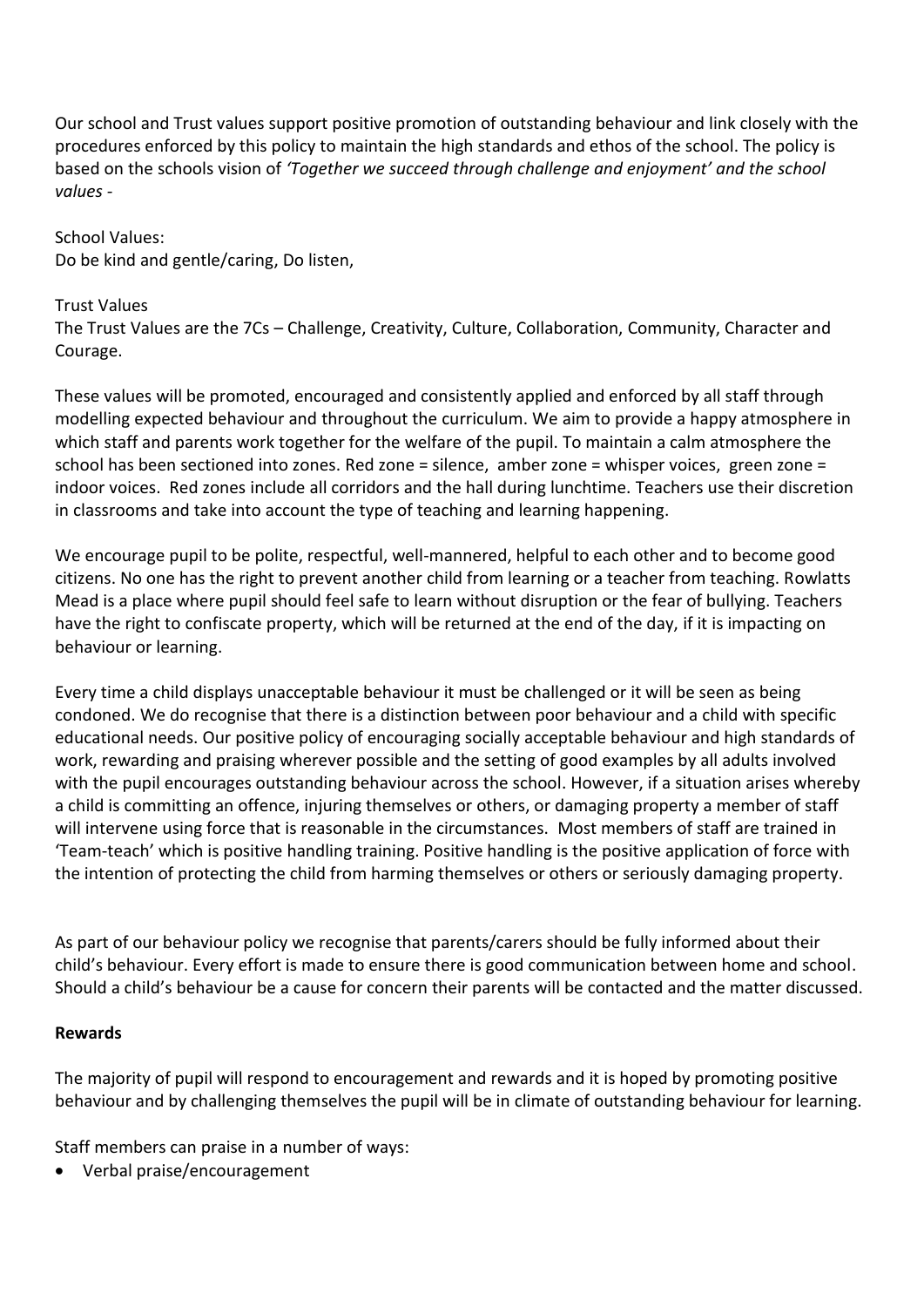- Golden Time
- General Stickers / stamps
- Send to other adult, member of Leadership team for reward & acknowledgement of good behaviour
- Certificates given out in assemblies
- Note / card / certificate home
- Display of work
- Praise in front of a group/class
- Inclusion on WEDUC/Twitter
- Class raffle tickets/rewards e.g sitting with teacher for lunch

#### AND

House points – where houses will be rewarded on a regular basis and rewarded termly. A shield is presented to the 'best house' at the end of the academic year.

#### **Golden time**

Classes have Golden time displays which include the names of all the pupils in the class. The display is visible to everyone who enters the classroom. All pupils begin the week with 30 minutes of Golden time which is taken on a Friday afternoon. Pupils are given a variety of activities to choose from during Golden time.

Pupils lose Golden time in 5 minute increments for not following the vision and values of the school. Opportunities to earn back Golden time are immediate. Any pupil that loses 10 minutes of Golden time before break and does not earn it back remains in class during break time (see sanctions).

#### **Assertive Mentoring**

Assertive Mentoring is a system which allows school to track children's' progress on a termly basis. It provides school and parents, through the assertive mentoring form (Appendix 1), with a breakdown of what the children can do academically and also includes a traffic light system for behaviours which link to the school sanctions.

All pupils begin each term as 'green', if they follow the school vision and values they will remain green and are rewarded at the end of each term e.g. KS1 Picnic and DVD after school; KS2 pizza, activities and sleepover at school. At the end of the academic year all pupils that have remained green throughout the year are rewarded e.g. picnic and bouncy castle

Pupils that have been 'yellow' during a term will not join in the end of term reward and will not be eligible for the end of academic year reward.

If a pupil is made 'red' their parents will be informed by the class teacher or a member of SLT. Red pupils will not be allowed to participate in after school clubs or trips until they return to yellow or green.

Pupils can be made yellow or red for not regularly completing homework, not reading regularly, attendance/punctuality, not wearing uniform/P.E kit and attitude to learning in school/remotely as well as for unacceptable behaviour. Only a teacher or member of SLT can change a pupil from green to yellow or red and back to green.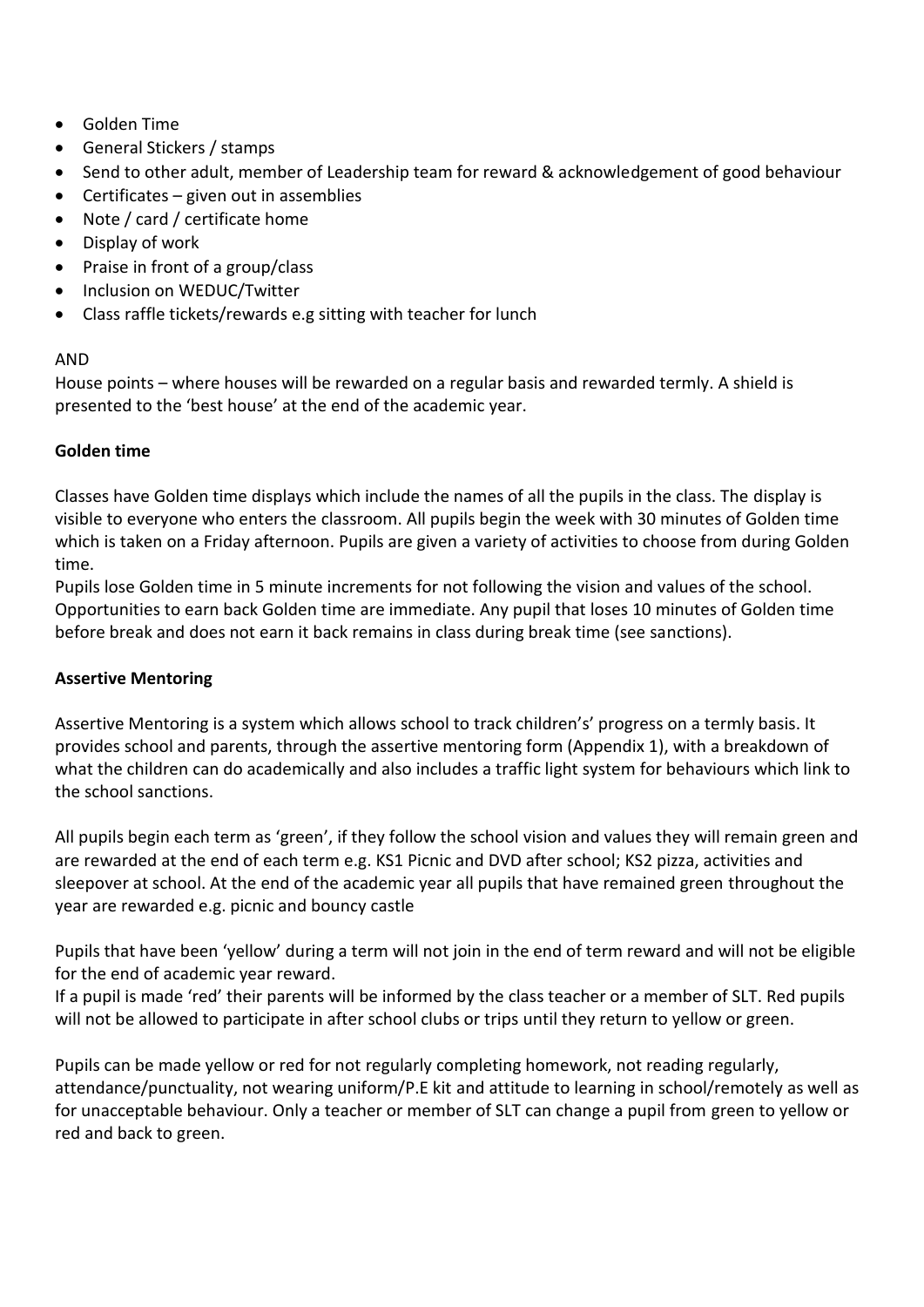Assertive Mentoring helps us to provide appropriate support and helps you to see what you can do to support and encourage your child at home.

#### **Pupil Support Systems**

Staff are aware of pupils with specific behavioural needs and personalised plans are put in place to support them through the school day including provision at break and lunch times. If it is required individual pupils will have a positive handling plan **Library Club**

The library club rota is an intervention for pupils who find it difficult to manage their behaviours on the playground or with others. A variety of activities are on offer for pupils to complete. Pupils who are red or need to complete work are also able to use the library space.

#### **Restorative justice and Peer Mediation**

Restorative justice enables pupils affected by behavioural incidents, to communicate and agree on how the harm caused by their actions or done to them is to be repaired. Restorative justice at Rowlatts Mead involves holding peer mediation meetings by trained pupils and informal restorative approaches by staff. Peer mediation involves trained pupils helping their peers work together to resolve everyday disputes. A room and peer mediators are available each lunchtime.

School staff also use restorative approaches more informally in dealing with behaviour problems.

#### **Sanctions**

There is still a need to apply sanctions to those pupils who do not conform to our standards of behaviour, to modify unacceptable behaviour and to protect the school community. Sanctions must be consistent, fair and carried out immediately. Pupils must be made aware of why the sanction is being carried out. Teachers must log any incidents that require sanctions on to the schools record keeping system CPOMS and alert key holders. Logged incidents are monitored by the principal and reported on in the principal's report to governors.

#### Stage 1

#### **Will be applied to isolated incidents of unacceptable behaviour**

E.g. Name calling, insults, refusal to carry out instructions, talking in a 'red zone', disruption in class, rudeness to adults and other pupil, swearing & indirect attacks – leaving pupil out, taking property.

- Warning
- Removal of Golden time ( upto5 min)\*\*
- Time out in class.
- Made 'yellow' (assertive mentoring) if appropriate behaviour to improve to return to 'green'.
- Time out with Manager
- During assembly time (including coming in & going out of assembly) Golden time will be removed for talking without warning. This is the only occasion where Golden Time will be removed without warning.
- Pupil losing 10min. before break time must miss 10min. time arrangements to be made in teams.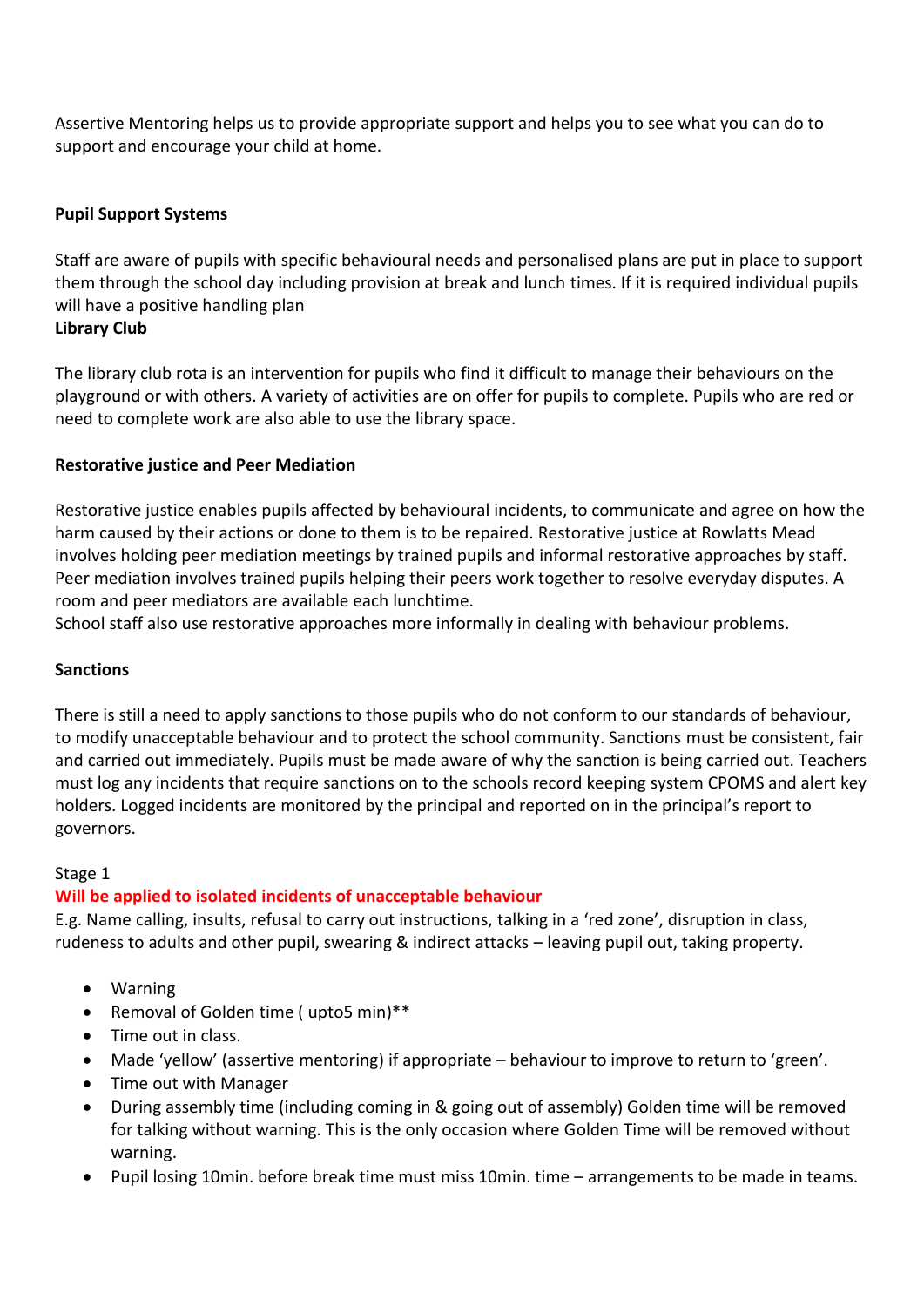\*\* Remember all adults in school can give Golden Time back to pupil if they show that they have followed school values.

#### Stage 2

**Will be applied to repeated incidents of unacceptable behaviour, as in Stage 1 (i.e. escalation of Stage 1) and an isolated instant, reactive physical attack.**

E.g. hitting, kicking, scratching, punching.

- Sent to Head teacher.
- Contact with Parents / Carers (with invitation to a meeting).
- Made 'Red' (assertive mentoring) removal of privileges e.g. no clubs, trips until a change of behaviour is seen i.e. aim to come off by end of the week
- Behaviour Book may be issued.
- Exclusion for lunchtime session/s or seclusion of session (Appendix 2)

Pupils who consistently find themselves on stage 1 or 2 may also be included on the library rota.

#### Stage 3

**Will be applied to persistent incidents of unacceptable behaviour, as in stages 1 & 2 and a premeditated, vicious physical attack\*.**

- As a last resort the school will initiate a period of fixed term exclusion
- Follow DfES guidelines for exclusion

*\*In extreme and overt cases of unacceptable behaviour/ breaches of discipline the school may go straight to Stage 3 (following DfES guidelines).*

#### **Positive Handling**

Definitions:

- Physical Contact Situations in which proper physical contact takes place between staff and pupils, e.g. in sports/PE or to comfort pupils in an age appropriate way.
- Physical Intervention This may be used to divert a pupil from a destructive or disruptive action, for example guiding or leading a pupil by the hand, arm or shoulder with little or no force.
- Positive Handling This will involve the use of reasonable force when there is a risk to pupils, staff or property or if good order is being seriously prejudiced. All such incidents will be recorded.

Training:

- Positive Handling training will be undertaken by all staff
- No member of staff will be expected to undertake positive handling without appropriate training.
- $\bullet$

#### Recording:

Where positive handling has been used a record of the incident always needs to be kept. All recording needs to be completed on the day of incident and needs to include the following:

- name of pupil
- date, time and place of incident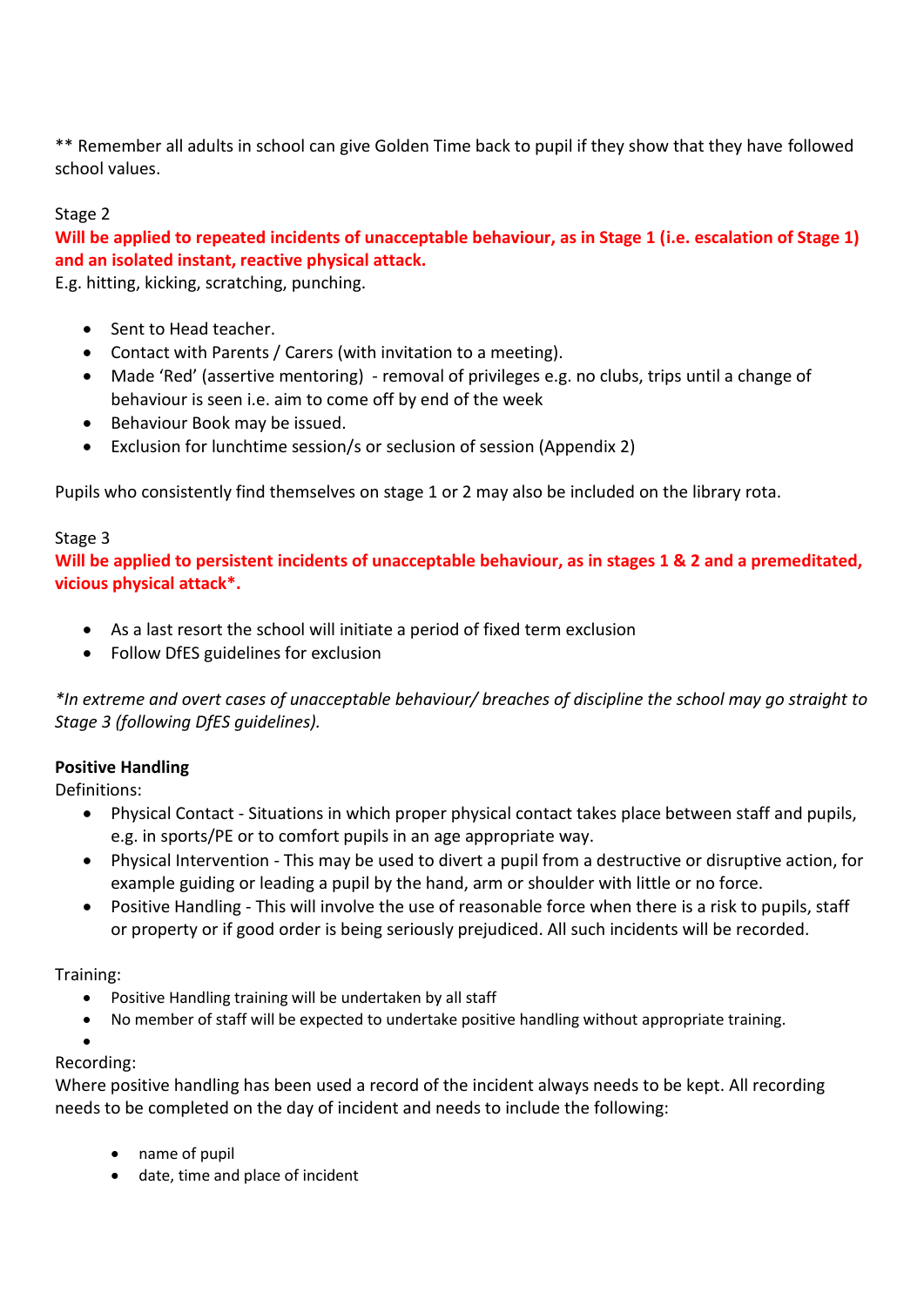- a brief description of the incident and actions taken
- attempts made to calm the situation
- names of people who witnessed the situation
- any damage/harm to persons or property
- name of person informing parents

Monitoring:

Incidents will be reviewed and monitored by the Principal this will help to ensure that staff are following the correct procedures and will alert the Principal to the needs of any pupil(s) whose behaviour can only be contained using positive handling.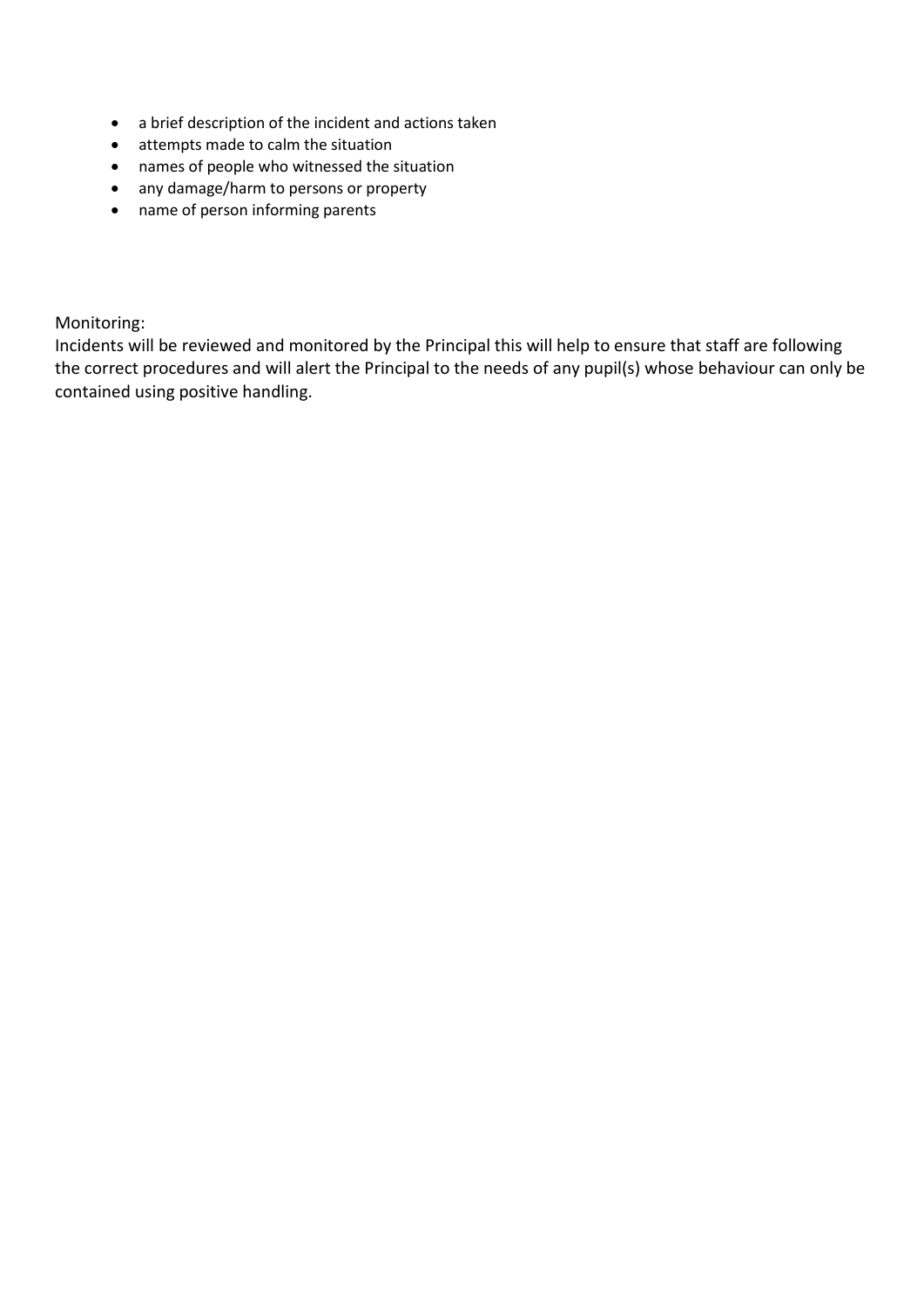## **Appendix 1**

# **Pupil: Teacher:**

| term<br>Autumn            |                       | pring<br>erm<br><b>SDI</b> | Summer<br>Term |                    |  |
|---------------------------|-----------------------|----------------------------|----------------|--------------------|--|
| Date<br>session 1:<br>∙ot | Date<br>of session 2. |                            |                | Date of session 3: |  |

| <b>Attainment:</b> | Year 1<br>$(1a+)$ |          | Year 2<br>$(2b+)$ |          | Year 6<br>Expect. | Year 3<br>$(2a+)$ |          | Year 4<br>(3b) |          | Year 5<br>$(3a+)$ |          | Year 6<br>$(4b+)$ |          |
|--------------------|-------------------|----------|-------------------|----------|-------------------|-------------------|----------|----------------|----------|-------------------|----------|-------------------|----------|
|                    | Target            | Achieved | Target            | Achieved |                   | Target            | Achieved | Target         | Achieved | Target            | Achieved | Target            | Achieved |
| Reading            |                   |          |                   |          |                   |                   |          |                |          |                   |          |                   |          |
| Writing            |                   |          |                   |          |                   |                   |          |                |          |                   |          |                   |          |
| Maths              |                   |          |                   |          |                   |                   |          |                |          |                   |          |                   |          |
| Science            |                   |          |                   |          |                   |                   |          |                |          |                   |          |                   |          |

| <b>Achievement:</b> Progress towards targets | Reading |          |         | Writing  | Maths   |          |
|----------------------------------------------|---------|----------|---------|----------|---------|----------|
|                                              | Achiev. | Progress | Achiev. | Progress | Achiev. | Progress |
| Term 1                                       |         |          |         |          |         |          |
| Term 2                                       |         |          |         |          |         |          |
| Term 3                                       |         |          |         |          |         |          |

| <b>Attainment:</b> medium -term targets |  |  |  |  |  |  |  |
|-----------------------------------------|--|--|--|--|--|--|--|
|                                         |  |  |  |  |  |  |  |
| <b>Additional support/intervention:</b> |  |  |  |  |  |  |  |
|                                         |  |  |  |  |  |  |  |

| <b>Attitude:</b>  | Learning      | Attendance/ | Behaviour | Reading | Homework | PE kit | Uniform |
|-------------------|---------------|-------------|-----------|---------|----------|--------|---------|
|                   | School/remote | Punctuality |           |         |          |        |         |
| Term 1            |               |             |           |         |          |        |         |
| Term <sub>2</sub> |               |             |           |         |          |        |         |
| Term 3            |               |             |           |         |          |        |         |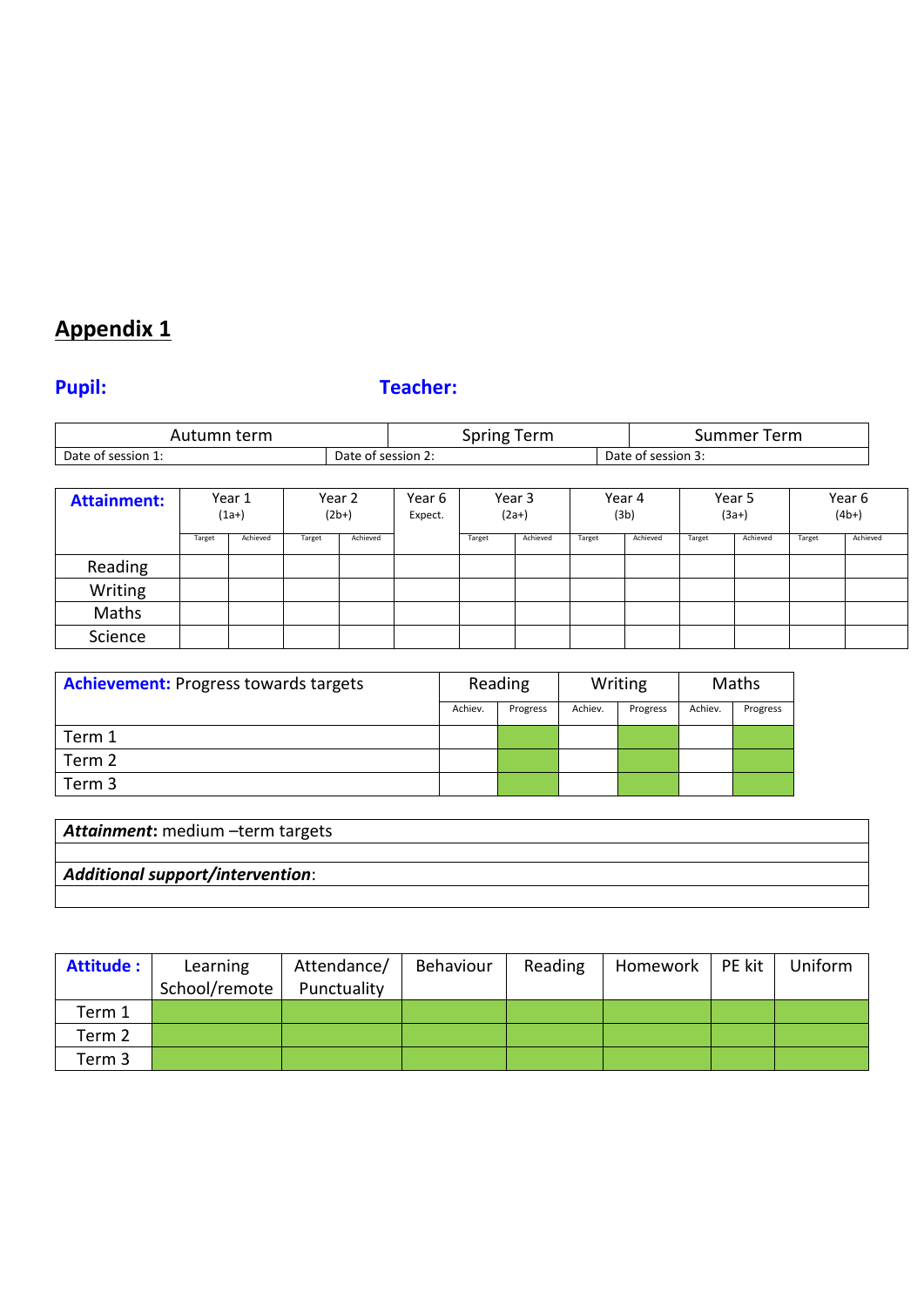# **Appendix 2**

### **Seclusion**

*Seclusion is the temporary isolation of a pupil or pupils from other people through the learning zone in main reception. Seclusion should only be used when there is concern for the health and safety of the pupil in question or other pupils or staff.*

Under Section 93 Education and Inspections Act 2006, staff in schools have a legal power to use reasonable force in order to keep pupil and others safe or to prevent disruption to a learning environment. The policy makes it clear that parents/carers of the pupil will be immediately notified of the use of the learning zone for the purpose of seclusion. All staff involved in the use of reasonable force should be given appropriate training.

It is for the Head to decide how long a pupil should be kept in seclusion or isolation. However, school should ensure that pupils are kept in seclusion or isolation no longer than is necessary and should also allow pupils time to eat or use the toilet.

Reasonable force and use of a room for seclusion will be used only for controlling violent behaviour or to protect the pupil or other persons. The decision to use seclusion is serious and should only be used as follows:

- as an intervention of **last resort**
- where other, less restrictive strategies have been unsuccessful, although an emergency situation may not allow time to try those other strategies
- where there is a real risk of significant harm to others
- **never** for punishment.

Risk assessment is an essential element in the management of pupil behaviour and should underpin management of pupils with behavioural difficulties. The use of interventions such as reasonable force should be part of a management plan based on an assessment of risk. While it is acknowledged that the occurrence of aggressive or violent incidents are not always predictable, assessment of risk, leading to a Positive Handling Plan is essential to the prevention and management of aggression and violence.

Recording the use of seclusion will include:

a start and an end time to the seclusion